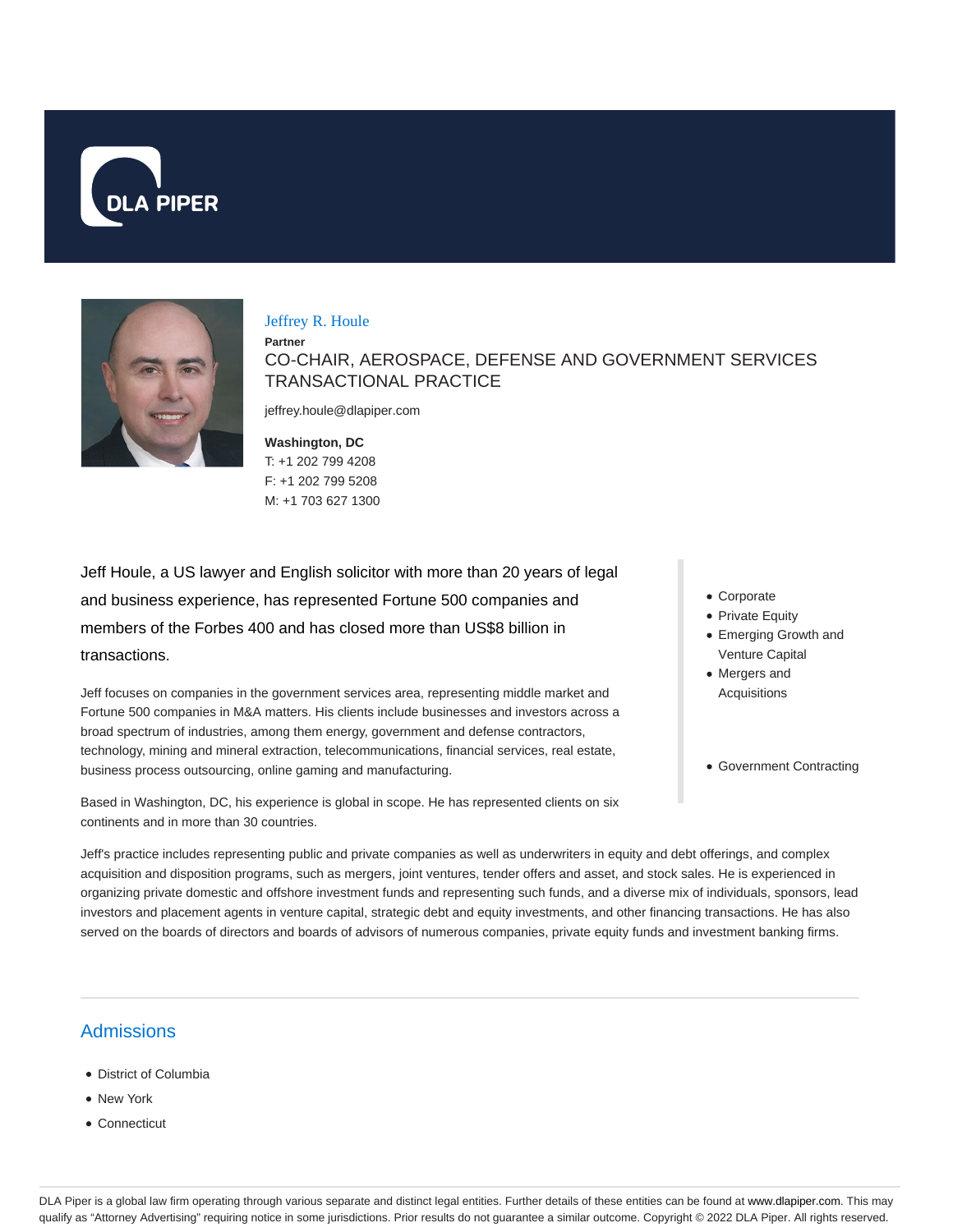- **Massachusetts**
- Maine
- England and Wales
- British Virgin Islands

# **Recognitions**

He is recognized in the Euromoney Expert Guides: Guide to the World's Leading Mergers and Acquisitions Attorneys. He is also named in The Best Lawyers in America, Who's Who in American Law, The International Who's Who of Mergers & Acquisitions Lawyers and other Who's Who publications and is rated AV (highest ranking) by Martindale-Hubbell. He has been named a Washington, DC Super Lawyer and Washington SmartCEO has listed him among its Legal Elite. Jeff is a Fellow of Harris Manchester College, Oxford University.

"Having the support of Jeff Houle, Richard May and the entire DLA Piper team was essential to the success of this transaction. They were able to accomplish a complicated cross-border deal in the middle of a pandemic, worked tirelessly through the holidays with year-end deadlines, demonstrating their exceptional work ethic and deal-making prowess, and we could not be more appreciative of their efforts." - Paul Howarth, CEO of Times Higher Education

"Engaging Jeff and the DLA Piper team to guide us through this important transaction was one of the best decisions I have made in my professional career" - Chris Healey, CFO, Black Diamond Networks

"As a business owner who happens to be deaf, working with an innovative team that is able to easily adapt to the complexities of communication while also managing the many challenges of completing this transaction was very important to me, and DLA Piper went above and beyond my expectations in this regard"- Robert Rice, President and Founder, BayFirst

"The COVID crisis struck early in our preparations to engage potential buyers. Houle and his team's advice and guidance were spot-on throughout the course of this transaction" - Matt Perl, CFO, Orbis Operations

- Chambers USA
	- 2022 Band 3, District of Columbia Corporate/M&A & Private Equity

Chambers comments, "Jeffrey Houle is noted for his capabilities in cross-border M&A. His clients include Fortune 500 companies." Clients say, "He is the consummate professional and is available 24/7 for his clients who are going through the most meaningful financial transactions of their lives." "He has incredible depth of knowledge and client service." "Jeff has deep industry expertise which proved to be exceptionally important." "Jeff is very service-oriented and willing to find innovative solutions." 2017-21 - Band 3, District of Columbia Corporate/M&A & Private Equity 2013-16 - Band 4, District of Columbia Corporate/M&A & Private Equity

- 2012 Band 3, Northern Virginia Corporate/M&A
- The Legal 500 United States 2014 - Recommended, M&A: Middle Market (\$500m-\$999m)

# Clerk Experience

The Honorable US Magistrate Judge Joan Glazer Margolis, New Haven, Connecticut

# Prior Experience

Jeff is a founder and former managing director of Washington Capital Ventures, LP, a distressed asset investment fund, and founder and former president of A.F.I. Investments, Inc., an investment and real estate development company. He has served as a managing partner and chair of the corporate and securities practice for an AM Law top ten law firm and was instrumental in establishing and expanding the firm's presence in greater Washington, DC, Boston and Palo Alto.

# **Education**

O.P.M., Harvard Business School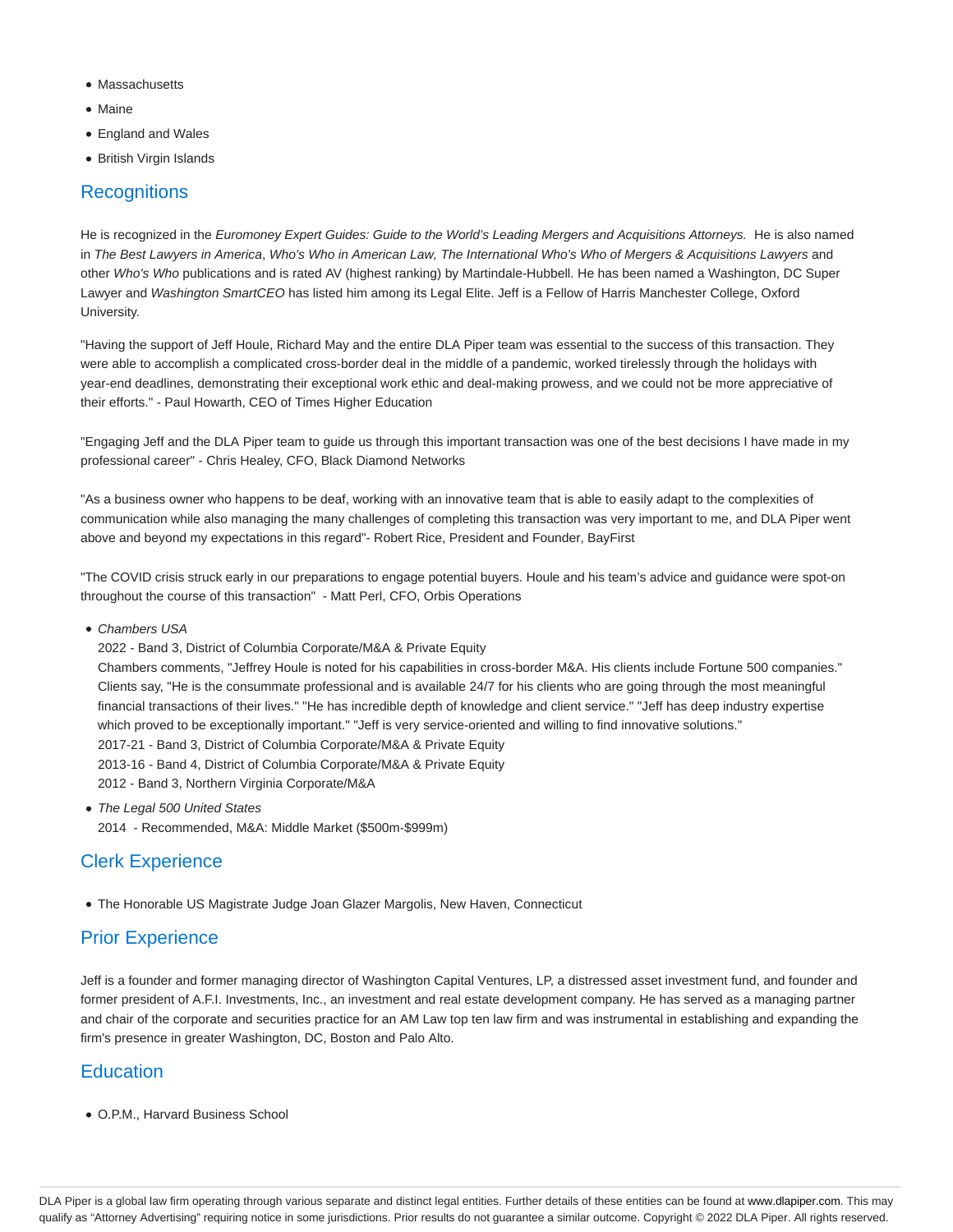- P.G.D., Global Business, University of Oxford with distinction Brasenose College Best Dissertation Award
- LL.M., Securities Regulation, Georgetown University Law Center
- LL.M., Taxation, Georgetown University Law Center Graduate Student Editor, The Tax Lawyer
- Georgetown University Law Center Certificate in Executive Compensation and Employee Benefits Law
- University of Oxford Oriel College Certificate in Laws of England and Wales, Oxford Institute of Legal Practice
- J.D., Western New England University School of Law
- International Business Law, University of London
- European Economic Community Law, University of Exeter Phi Alpha Delta
- A.B., Mathematics, Boston College US Army ROTC Scholarship

# **Courts**

- Supreme Court of the United States
- United States Court of International Trade

### **Memberships**

- The Economic Club of Washington, DC
- The Economic Club of New York
- YPO (Young Presidents' Organization), Board Member (Global One Chapter), Founder and Chapter Chair (Northern Virginia Chapter)
- Association for Capital Growth
- Founding Member, Board of Directors, Washington, DC Technology Council
- Northern Virginia Technology Council
- Maryland High Technology Council
- American Bar Association, Business Law Section, Venture Capital and Private Equity Committee
- Inter-Pacific Bar Association
- US Chamber of Commerce, Asia Committee
- Georgetown University Law Center Alumni Committee
- Boston College Alumni Admissions Committee
- Chair, Government Contractor Industry
- Roundtable, Harvard Club New York City
- Associates Board, Wolf Trap
- Board member, George Mason University School of Business
- Government Contractor Institute

# Civic and Charitable

Jeff has provided assistance to numerous charitable organizations, including the serving on the Executive Committee of the Leukemia &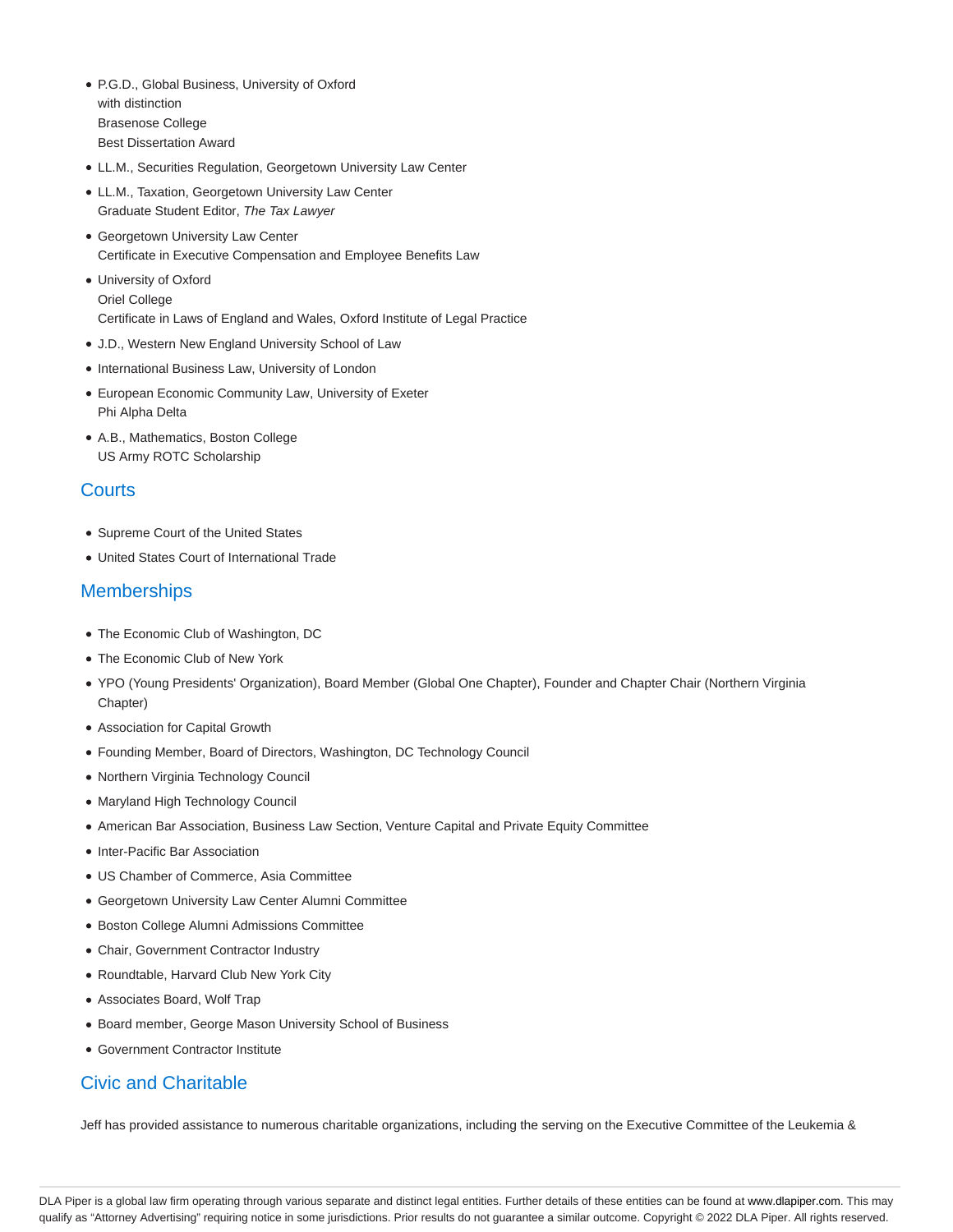Lymphoma Society, Center for Public-Private Partnerships, Henry M. Jackson Foundation for the Advancement of Military Medicine, Legal Aid Society of the District of Columbia, National Kidney Foundation, Fight for Children and Children's National Medical Center.

# Teaching Experience

Jeff has participated as a member of the adjunct faculty and lecturer at graduate business and law schools of leading universities including Georgetown University McDonough School of Business, Columbia University Business School, Columbia University Mailman School of Public Health, Columbia University's College of Physicians and Surgeons, Tsinghua University (清华大学), Peking University or Beida (北大), University of Maryland Robert H. Smith School of Business, Georgetown University Law Center, the Center for Law and Innovation and Albany Law School.

### INSIGHTS

# **Publications**

Jeff serves on the editorial board of Gaming Law Review and is co-author of Internet Law and Regulation, Bureau of National Affairs, Inc. (8 vols.). His publications also include:

- "Special Considerations in Mergers and Acquisitions of Government Contractors," Washington Business Journal
- "Initial Public Offering Opportunities in the Current Market," Grant Thornton White Paper
- "Mergers and Acquisitions: Hidden Liabilities in a Down Market," Grant Thornton White Paper
- "Changing of the Guard: Corporate Succession Issues After 9/11," The Daily Deal
- "Securities Law Compliance A Tangled Web: Raising Capital Over the Internet," Cyber Securities Law
- "Raising Capital on the Internet," Washington Business Journal
- "The Quest for Venture Capital," Triangle Business Journal
- "Venture Capital Small Business Advisor," Baltimore Business Journal
- "A Primer: How to Take a Private Company Public," Boston Business Journal, Florida Business Journal

### **Events**

Jeff has participated as a lecturer in more than 100 symposia, courses and programs sponsored by the American Bar Association, American Law Institute, New York State Bar Association, the District of Columbia Bar Association and other organizations.

### **NEWS**

Jeff is regularly interviewed and quoted by the text and electronic media, and his comments have been featured in such media outlets as The Wall Street Journal, The New York Times, BusinessWeek, The Washington Post, Politico, Investor's Business Daily, Washington Business Journal, Washington Technology, TechCapital, and WRKO (Boston). Jeff's academic work has been cited as authoritative by the US Supreme Court.

**DLA Piper represents Data Intelligence Technologies in its acquisition by Axiologic Solutions**

### 23 May 2022

DLA Piper represented Data Intelligence Technologies, an intelligence technology services company specializing in cybersecurity, artificial intelligence and data science, in its acquisition by Axiologic Solutions, a leader in federal IT solutions serving the nation's national security and intelligence missions.

**DLA Piper advises Times Higher Education in its acquisition of Inside Higher Ed**

DLA Piper is a global law firm operating through various separate and distinct legal entities. Further details of these entities can be found at www.dlapiper.com. This may qualify as "Attorney Advertising" requiring notice in some jurisdictions. Prior results do not guarantee a similar outcome. Copyright @ 2022 DLA Piper. All rights reserved.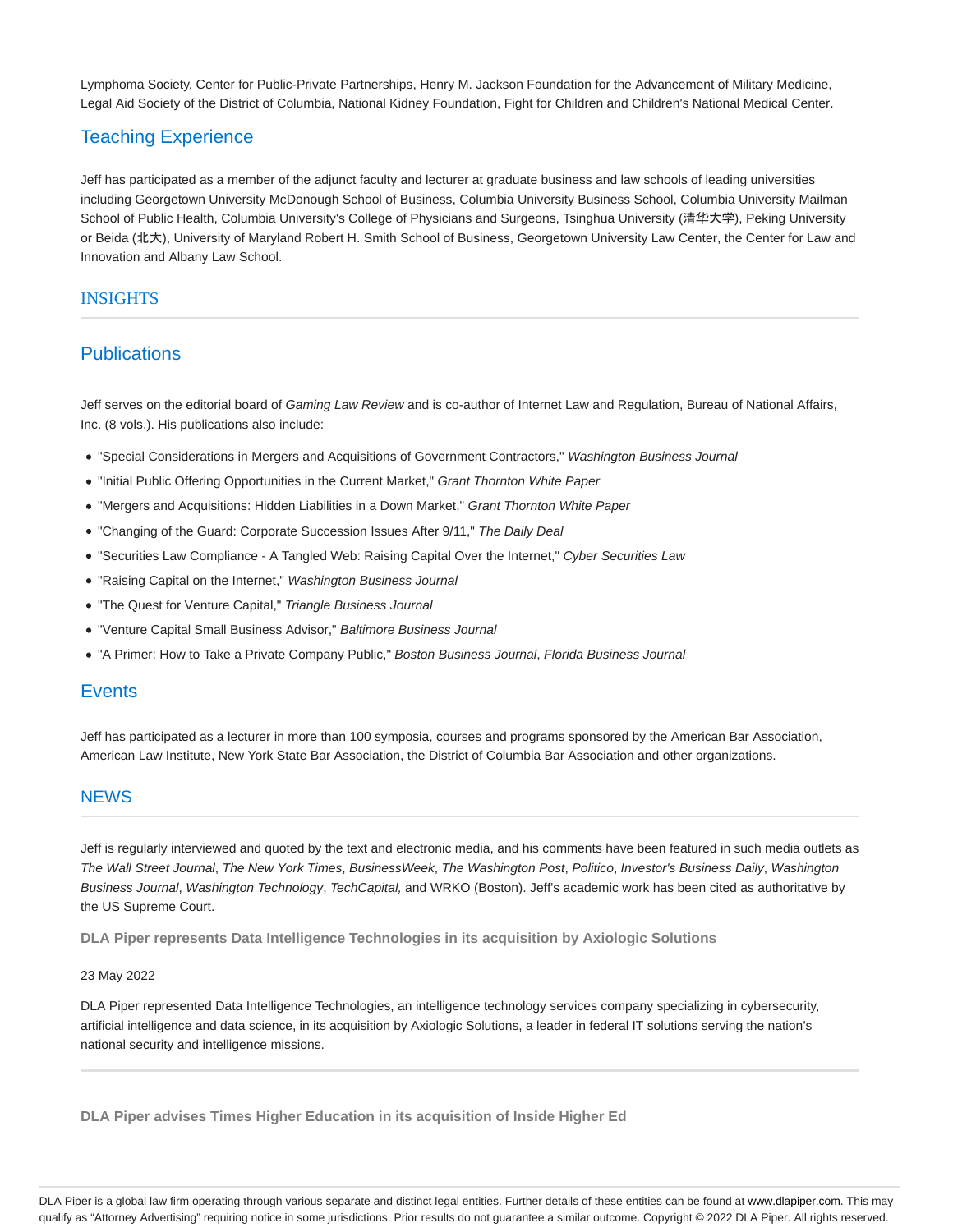26 January 2022

DLA Piper represented Times Higher Education, a London-based higher education news company, in its acquisition of Inside Higher Ed, which is based in Washington, DC, and provides news, analysis and services to universities and colleges across the US.

**DLA Piper advises Pack4U in its acquisition of Catalyst Healthcare**

#### 18 January 2022

DLA Piper represented Pack4U, a connected health services company, in its acquisition of leading pharmacy technology company Catalyst Healthcare.

**DLA Piper advises ICF in acquisition of Creative Systems and Consulting**

### 6 January 2022

DLA Piper represented ICF (NASDAQ:ICFI), a global consulting and digital services provider, in its acquisition of Creative Systems and Consulting, a premier provider of IT modernization and digital transformation solutions to US federal agencies.

**DLA Piper advises Black Diamond Networks in its investment from Tenex Capital Management**

#### 15 December 2021

DLA Piper represented Black Diamond Networks in its investment from private equity firm Tenex Capital Management.

**DLA Piper advises BayFirst Solutions in its acquisition by Versar, Inc.**

#### 7 June 2021

DLA Piper represented BayFirst Solutions, LLC in its recent acquisition by Versar, Inc., a global project management company for the US federal government and commercial industries.

**DLA Piper advises Orbis Operations in its acquisition by McNally Capital**

### 12 April 2021

DLA Piper represented Orbis Operations in its recent acquisition by McNally Capital.

**DLA Piper advises Emerett in its sale to BlackHorse Solutions**

#### 25 January 2021

DLA Piper represented Emerett, LLC in its sale to BlackHorse Solutions, a technology solutions provider whose mission is to solve challenging problems for customers in the defense, intelligence and law enforcement communities.

**DLA Piper advises Arlington Capital Partners in majority investment in Everest Clinical Research Corporation**

### 21 December 2020

DLA Piper represented Washington, DC-based private equity firm Arlington Capital Partners in its investment in Everest Clinical Research Corporation, a leading contract research organization providing a comprehensive suite of mission-critical clinical research services to the worldwide pharmaceutical, biotechnology and medical device industries across Phase I-IV trials.

DLA Piper is a global law firm operating through various separate and distinct legal entities. Further details of these entities can be found at www.dlapiper.com. This may qualify as "Attorney Advertising" requiring notice in some jurisdictions. Prior results do not guarantee a similar outcome. Copyright @ 2022 DLA Piper. All rights reserved.